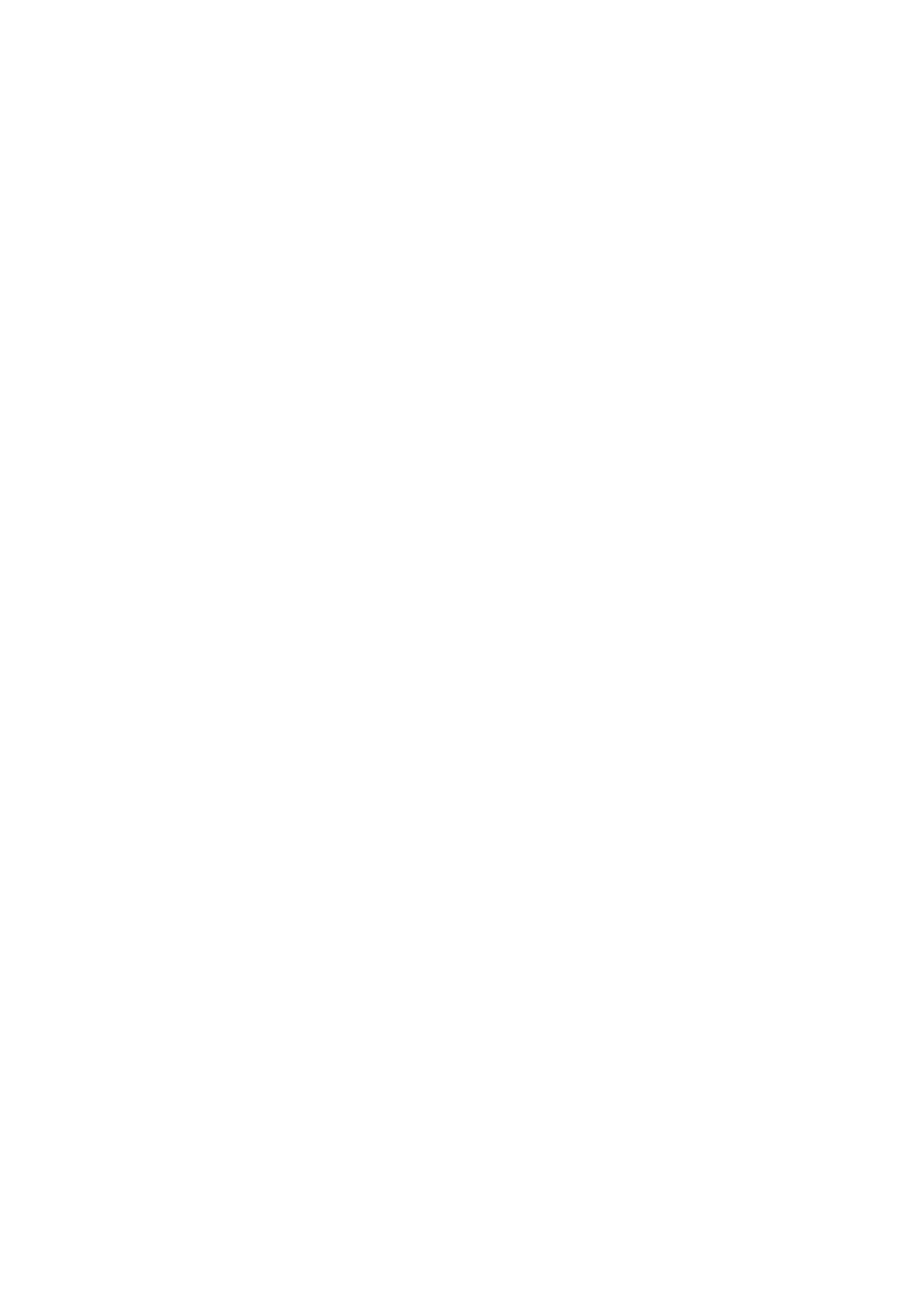

A3 MODULAR SOFA Design: Charlotte Høncke



Sofa - Low back module Left



Sofa - High back module Left





Sofa - Low back module Right



Sofa - High back module Right



Side table **Puf** - With oak top



Chair- Low back module



Chair - High back module



 $\begin{pmatrix} 0 & 0 \ 0 & 0 & 0 \end{pmatrix}$  $\blacksquare$  $\begin{array}{c} \hline \end{array}$ 

Power Plugin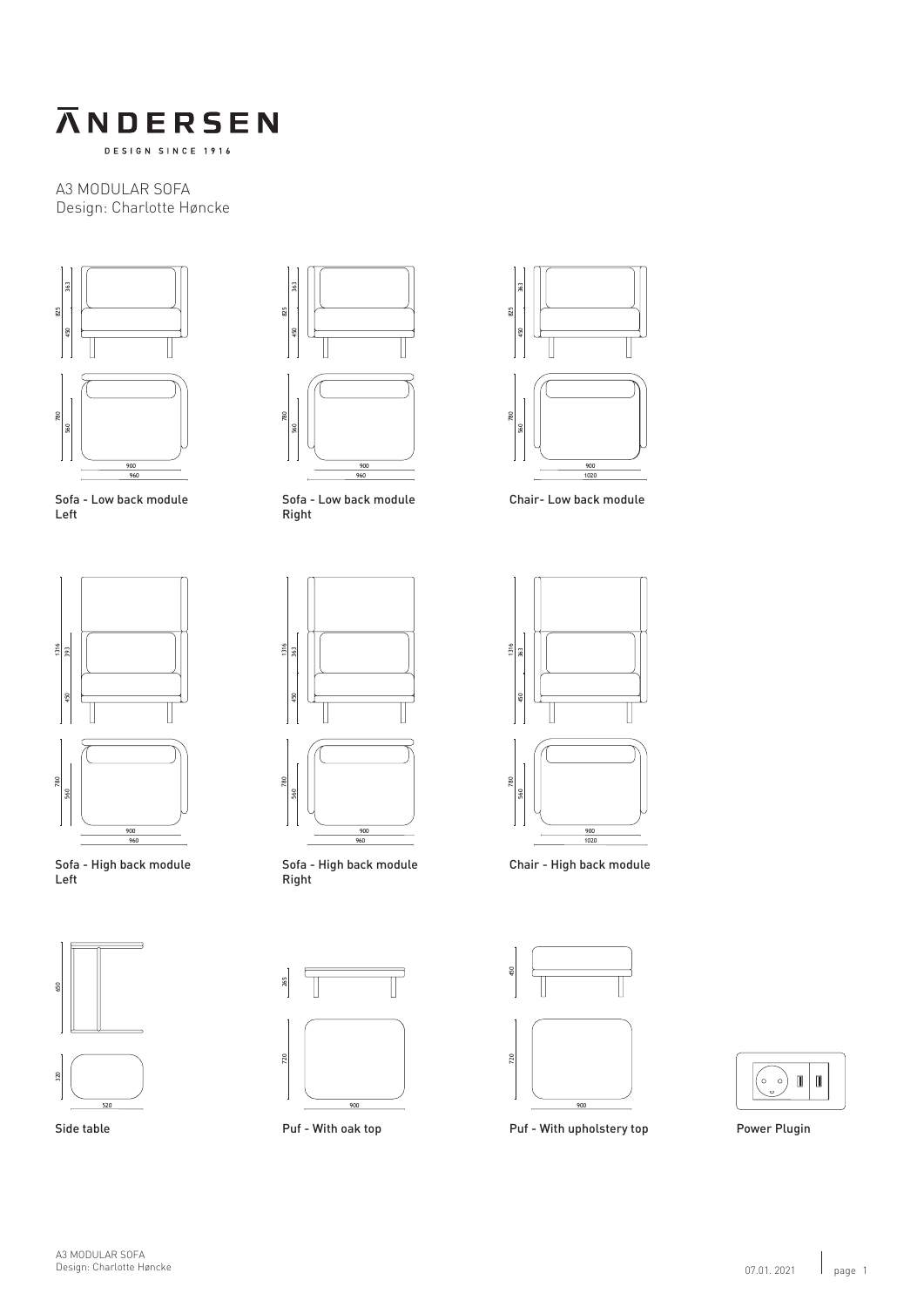

.<br>1920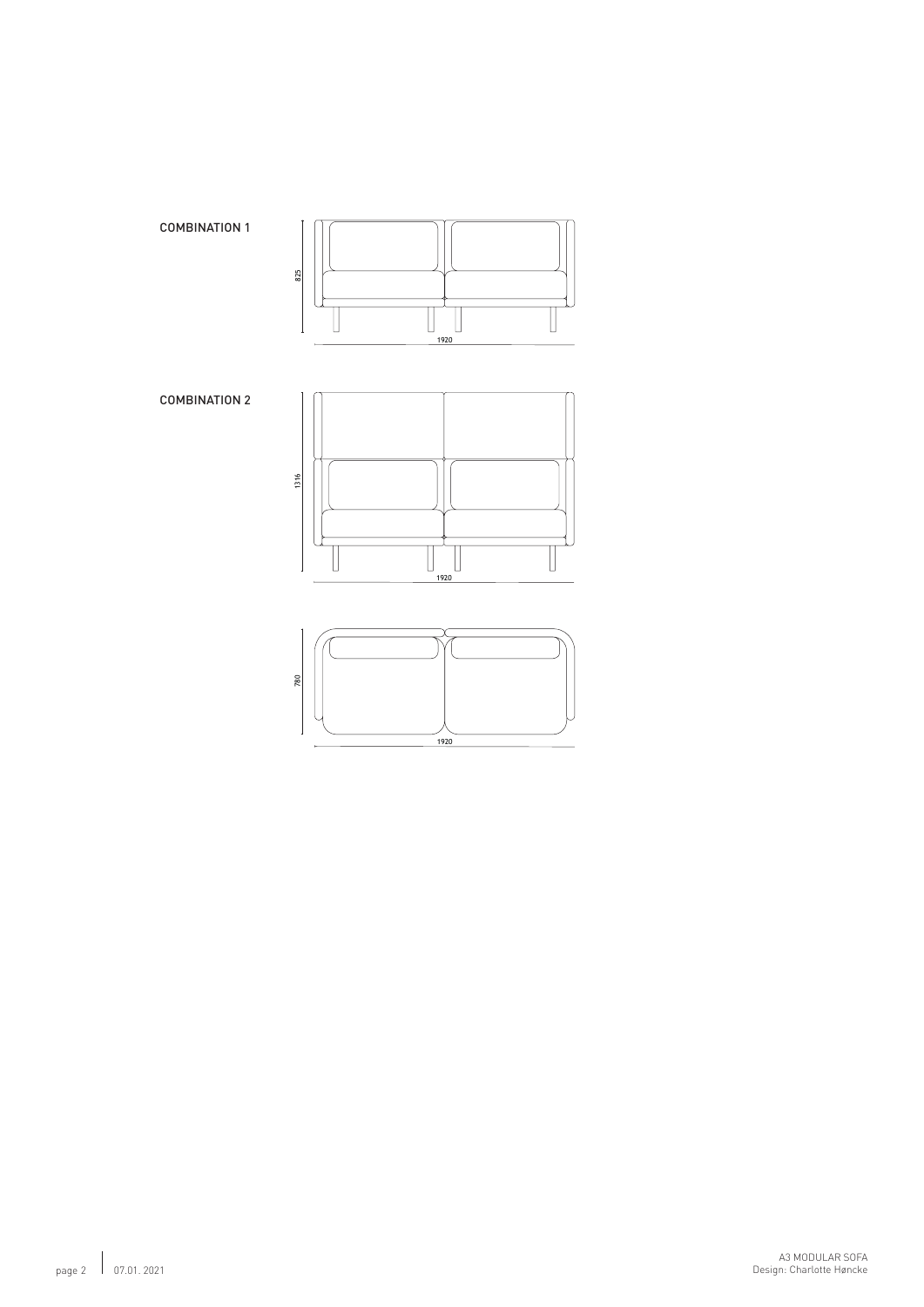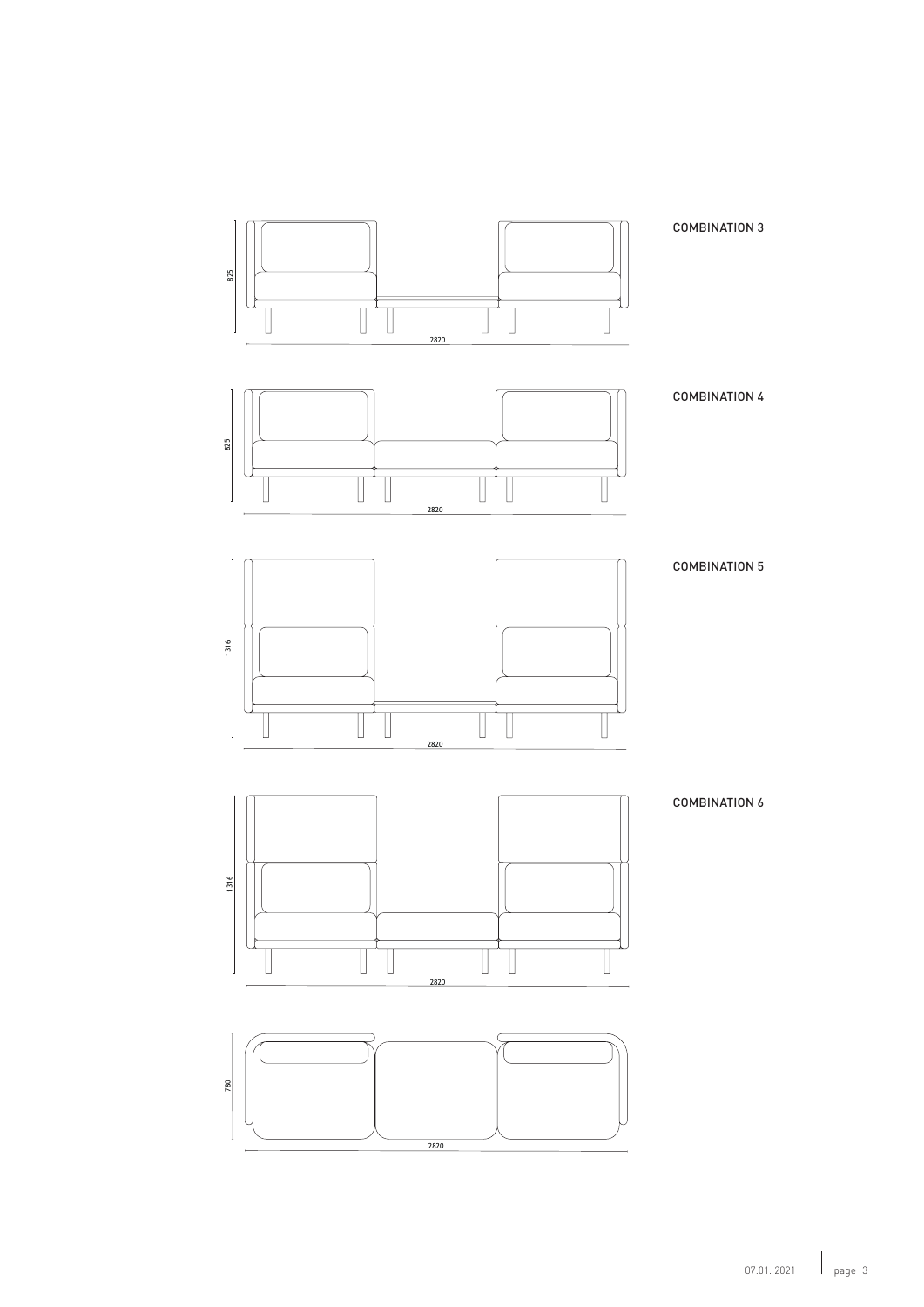## Textile price groups

1

Atlas Remix 3 Floyd

Fiord 2 Canvas2 Re-Wool Parkland

2

3

Steelcut trio 3 Hallingdal 65 **Still** Divina MD Divina Melange Divina 3

## CLICK System - easy and safe

between each module